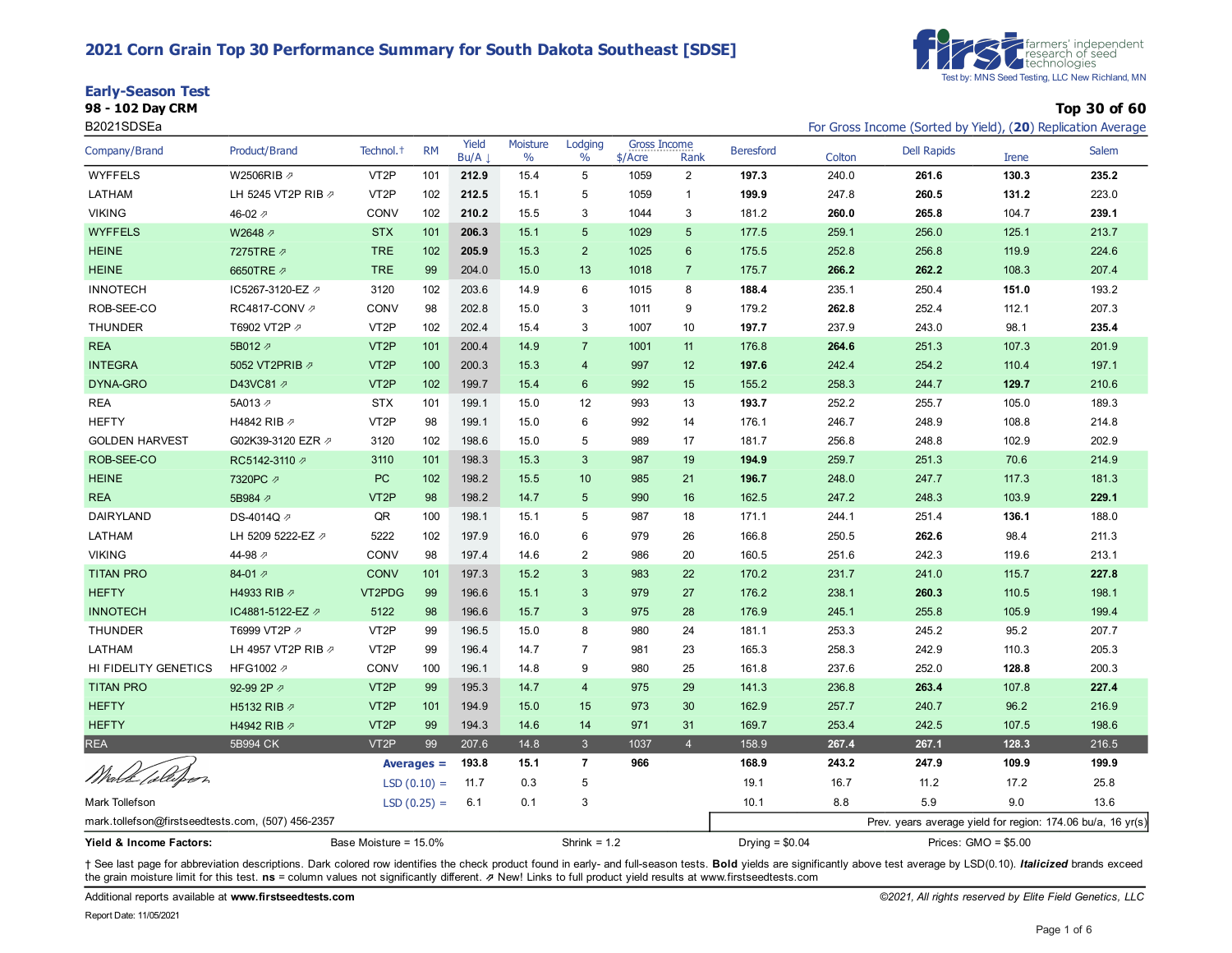### **2021 Corn Grain Top 30 Performance Summary for South Dakota Southeast [SDSE]**

| <b>Full-Season Test</b> |           |
|-------------------------|-----------|
|                         | $- - - -$ |



**103 - 107 Day CRM Top 30 of 60**

| B2021SDSEb              |                                                   |                       |               |               |                  |                 |                                  |                |                  |        | For Gross Income (Sorted by Yield), (19) Replication Average |                       |              |
|-------------------------|---------------------------------------------------|-----------------------|---------------|---------------|------------------|-----------------|----------------------------------|----------------|------------------|--------|--------------------------------------------------------------|-----------------------|--------------|
| Company/Brand           | Product/Brand                                     | Technol. <sup>+</sup> | <b>RM</b>     | Yield<br>Bu/A | Moisture<br>$\%$ | Lodging<br>$\%$ | <b>Gross Income</b><br>$$/$ Acre | Rank           | <b>Beresford</b> | Colton | <b>Dell Rapids</b>                                           | Irene *               | <b>Salem</b> |
| <b>THUNDER</b>          | T6004 VT2P 2                                      | VT <sub>2</sub> P     | 104           | 206.8         | 15.8             | 5               | 1026                             | $\mathbf{1}$   | 208.6            | 231.1  | 269.2                                                        | 125.6                 | 199.6        |
| <b>RENK</b>             | RK625DGVT2P 2                                     | VT2PDG                | 104           | 205.7         | 15.8             | 15              | 1020                             | $\overline{2}$ | 220.1            | 242.9  | 230.9                                                        | 127.3                 | 207.3        |
| ROB-SEE-CO              | RC5460-3000GT 2                                   | 3000GT                | 104           | 204.4         | 16.1             | 14              | 1012                             | 3              | 206.0            | 225.8  | 261.1                                                        | 132.5                 | 196.6        |
| <b>WYFFELS</b>          | W5086RIB Ø                                        | VT <sub>2</sub> P     | 107           | 203.4         | 16.8             | 5               | 1001                             | $\overline{4}$ | 180.3            | 239.7  | 267.9                                                        | 117.5                 | 211.5        |
| ROB-SEE-CO              | RC5510-3220 2                                     | 3220                  | 105           | 202.5         | 16.4             | $\overline{7}$  | 1000                             | 5              | 180.4            | 235.4  | 253.6                                                        | 127.7                 | 215.3        |
| <b>VIKING</b>           | 51-04 $\not$                                      | <b>CONV</b>           | 104           | 202.0         | 16.5             | 12              | 998                              | 6              | 195.1            | 232.2  | 249.9                                                        | 129.2                 | 203.5        |
| DAIRYLAND               | DS-4310AM 2                                       | AM                    | 103           | 200.8         | 16.3             | $\overline{2}$  | 993                              | $\overline{7}$ | 194.1            | 209.4  | 256.7                                                        | 137.3                 | 206.6        |
| <b>RENK</b>             | RK710DGVT2P                                       | VT2PDG                | 107           | 199.9         | 16.4             | $\overline{7}$  | 988                              | 8              | 182.3            | 231.6  | 264.2                                                        | 104.2                 | 217.1        |
| LATHAM                  | LH 5487 VT2P RIB 2                                | VT <sub>2</sub> P     | 104           | 199.0         | 16.2             | $\overline{7}$  | 985                              | 9              | 166.4            | 237.8  | 254.7                                                        | 130.8                 | 205.4        |
| <b>HEINE</b>            | 7520STX 2                                         | <b>STX</b>            | 105           | 198.6         | 15.9             | 6               | 984                              | 10             | 174.1            | 213.9  | 270.1                                                        | 114.2                 | 221.0        |
| <b>REA</b>              | 6B043 2                                           | VT <sub>2</sub> P     | 104           | 197.4         | 15.7             | 5               | 980                              | 11             | 189.1            | 209.5  | 243.1                                                        | 132.0                 | 213.3        |
| <b>HEINE</b>            | 7650VT2PRO 2                                      | VT <sub>2</sub> P     | 106           | 197.3         | 16.3             | 8               | 975                              | 12             | 162.7            | 214.8  | 289.3                                                        | 92.3                  | 227.5        |
| <b>TITAN PRO</b>        | 24-04 $\n $                                       | CONV                  | 104           | 196.5         | 16.1             | 19              | 972                              | 13             | 198.3            | 206.6  | 274.7                                                        | 125.8                 | 177.1        |
| <b>DENBESTEN</b>        | DB38-06 2                                         | CONV                  | 106           | 196.2         | 16.3             | 5               | 970                              | 17             | 188.8            | 228.1  | 260.7                                                        | 108.0                 | 195.3        |
| <b>HEFTY</b>            | H5432 RIB A                                       | VT <sub>2</sub> P     | 104           | 195.9         | 15.9             | 10              | 972                              | 14             | 185.7            | 231.5  | 258.8                                                        | 96.3                  | 207.3        |
| <b>LATHAM</b>           | LH 5377 VT2P RIB 2                                | VT <sub>2</sub> P     | 103           | 195.7         | 15.7             | 9               | 972                              | 15             | 162.5            | 227.1  | 259.2                                                        | 115.1                 | 214.8        |
| <b>HEFTY</b>            | H5212 RIB 2                                       | VT <sub>2</sub> P     | 102           | 195.5         | 15.7             | $\overline{7}$  | 970                              | 16             | 178.6            | 226.4  | 263.9                                                        | 119.6                 | 189.1        |
| <b>WYFFELS</b>          | W4246RIB Ø                                        | VT <sub>2P</sub>      | 105           | 195.2         | 16.1             | $\overline{4}$  | 966                              | 19             | 146.0            | 215.9  | 267.8                                                        | 125.7                 | 220.8        |
| MILLER HYBRIDS          | RX03-47 2                                         | CONV                  | 103           | 194.9         | 15.8             | 9               | 968                              | 18             | 192.9            | 215.7  | 259.3                                                        | 104.4                 | 202.4        |
| <b>WYFFELS</b>          | W4588 2                                           | <b>STX</b>            | 105           | 194.9         | 15.9             | 3               | 965                              | 21             | 166.1            | 204.0  | 269.3                                                        | 117.9                 | 217.1        |
| THUNDER                 | T6204 VT2P 2                                      | VT <sub>2</sub> P     | 104           | 194.6         | 15.7             | 16              | 966                              | 20             | 176.8            | 248.7  | 241.7                                                        | 111.4                 | 194.3        |
| <b>HEINE</b>            | 7730VT2PRO 2                                      | VT <sub>2P</sub>      | 107           | 194.5         | 16.2             | 5               | 963                              | 22             | 192.3            | 195.2  | 254.6                                                        | 113.8                 | 216.7        |
| <b>INTEGRA</b>          | 5529 VT2PRIB 2                                    | VT <sub>2</sub> P     | 105           | 194.5         | 16.2             | 5               | 963                              | 23             | 160.6            | 215.9  | 257.5                                                        | 107.2                 | 231.2        |
| <b>INTEGRA</b>          | 5719 VT2PRIB 2                                    | VT <sub>2P</sub>      | 107           | 193.9         | 16.7             | 10              | 956                              | 26             | 164.0            | 209.1  | 262.8                                                        | 116.3                 | 217.3        |
| LATHAM                  | LH 5517 VT2P RIB 2                                | VT <sub>2</sub> P     | 105           | 193.7         | 16.4             | 14              | 958                              | 25             | 183.8            | 221.0  | 248.9                                                        | 109.3                 | 205.5        |
| DAIRYLAND               | DS-4440AM 2                                       | AM                    | 104           | 193.7         | 16.3             | 10              | 959                              | 24             | 187.9            | 214.6  | 247.0                                                        | 114.1                 | 204.8        |
| <b>WYFFELS</b>          | W4196RIB 2                                        | VT <sub>2</sub> P     | 105           | 193.1         | 16.5             | 9               | 953                              | 30             | 153.3            | 239.1  | 252.2                                                        | 106.2                 | 214.9        |
| <b>ENESTVEDT</b>        | E598 2                                            | <b>CONV</b>           | 106           | 192.8         | 16.1             | $\overline{7}$  | 955                              | 27             | 174.0            | 235.1  | 262.3                                                        | 104.2                 | 188.5        |
| <b>HEINE</b>            | 7570STX 2                                         | <b>STX</b>            | 105           | 192.8         | 16.1             | 8               | 955                              | 28             | 206.6            | 240.2  | 253.3                                                        | 80.5                  | 183.3        |
| <b>ENESTVEDT</b>        | E539 2                                            | <b>CONV</b>           | 103           | 192.0         | 15.8             | 10              | 954                              | 29             | 193.9            | 215.5  | 262.5                                                        | 96.5                  | 191.6        |
| <b>REA</b>              | 5B994 CK                                          | VT <sub>2</sub> P     | 99            | 188.9         | 15.5             | 10 <sup>°</sup> | 940                              | 38             | 179.3            | 191.5  | 245.6                                                        | 113.6                 | 214.8        |
|                         |                                                   | Averages $=$          |               | 190.8         | 16.2             | 11              | 944                              |                | 177.1            | 216.6  | 254.2                                                        | 107.6                 | 198.8        |
| Wirk Collifier          |                                                   |                       | $LSD(0.10) =$ | 12.4          | 0.3              | $\overline{7}$  |                                  |                | 18.3             | 24.0   | 12.5                                                         | 20.7                  | 21.0         |
| <b>Mark Tollefson</b>   |                                                   |                       | $LSD(0.25) =$ | 6.5           | 0.2              | 4               |                                  |                | 9.6              | 12.6   | 6.6                                                          | 10.9                  | 11.1         |
|                         | mark.tollefson@firstseedtests.com, (507) 456-2357 |                       |               |               |                  |                 |                                  |                |                  |        | Prev. years average yield for region: 174.06 bu/a, 16 yr(s)  |                       |              |
| Yield & Income Factors: |                                                   | Base Moisture = 15.0% |               |               |                  | Shrink = $1.2$  |                                  |                | Drying = $$0.04$ |        |                                                              | Prices: $GMO = $5.00$ |              |

+ See last page for abbreviation descriptions. Dark colored row identifies the check product found in early- and full-season tests. Bold yields are significantly above test average by LSD(0.10). Italicized brands exceed the grain moisture limit for this test. **ns** = column values not significantly different. ⇗ New! Links to full product yield results at www.firstseedtests.com \*There were 3 reps for the site.

Additional reports available at **[www.firstseedtests.com](https://www.firstseedtests.com)** *©2021, All rights reserved by Elite Field Genetics, LLC* 

Report Date: 11/05/2021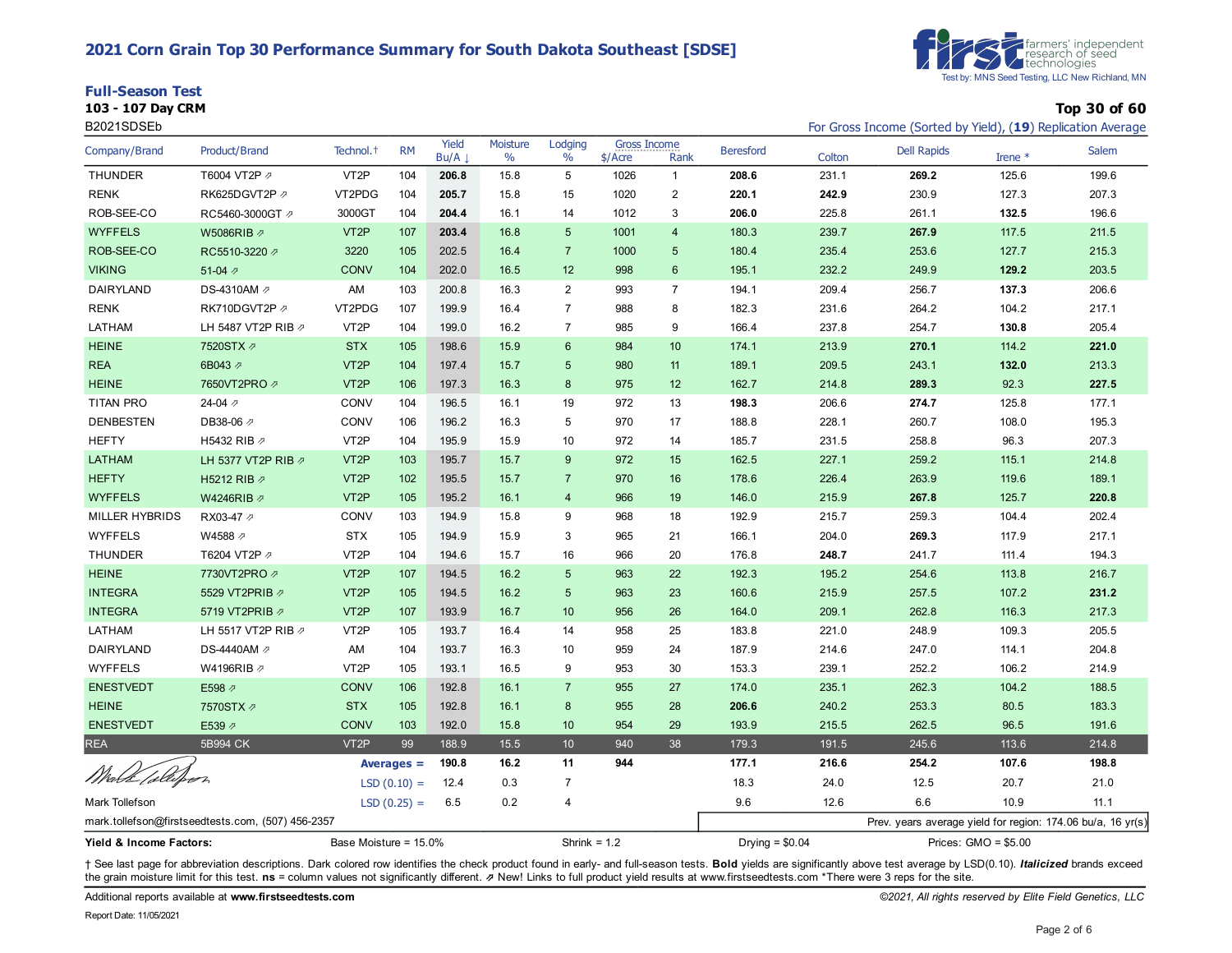# **2021 Corn Grain - South Dakota Southeast [ SDSE ]**



## **Early-Season Test Products (60 Total)**

| <b>Company/Brand</b>        | <b>Product/Brand</b> | <b>Technology</b> | <b>RIB</b>              | <b>RM</b> | <b>Seed Treat.</b> |
|-----------------------------|----------------------|-------------------|-------------------------|-----------|--------------------|
| Dairyland                   | <b>DS-3959Q</b>      | QR                | Y                       | 99        | Lum,P1V            |
| Dairyland                   | DS-4000AMXT          | <b>AMXT</b>       | Y*                      | 100       | Lum, P1V           |
| Dairyland                   | DS-4014Q             | QR                | Υ                       | 100       | Lum, P1V           |
| Dairyland                   | <b>DS-4018AM</b>     | AM                | $\overline{Y}$          | 101       | Lum, P1V           |
| DenBesten                   | DB32-00              | CONV              | Ν                       | 100       | Treated            |
| Dyna-Gro                    | D40VC41              | VT <sub>2</sub> P | N                       | 100       | AC, P5V            |
| Dyna-Gro                    | D43VC81              | VT <sub>2</sub> P | N                       | 102       | AC, P5V            |
| Enestvedt                   | E600DP RIB           | VT <sub>2</sub> P | Y                       | 99        | AC250              |
| Golden Harvest              | G02K39-3120 EZR      | 3120              | Y                       | 102       | AVC,C2,Vi          |
| Golden Harvest              | G99E68-5122 EZR      | 5122              | $\overline{\mathsf{Y}}$ | 99        | AVC,C2,Vi          |
| Hefty                       | <b>H4842 RIB</b>     | VT <sub>2</sub> P | Υ                       | 98        | НC                 |
| Hefty                       | <b>H4933 RIB</b>     | VT2PDG            | Υ                       | 99        | HC                 |
| Hefty                       | <b>H4942 RIB</b>     | VT <sub>2</sub> P | Υ                       | 99        | HC                 |
| Hefty                       | H5055                | <b>TRE</b>        | N                       | 100       | HC                 |
| Hefty                       | <b>H5132 RIB</b>     | VT <sub>2</sub> P | Y                       | 101       | HC                 |
| Heine                       | 6575VT2PRO           | VT <sub>2</sub> P | N                       | 99        | AC, P5V, EDC-B     |
| Heine                       | 6650TRE              | <b>TRE</b>        | N                       | 99        | AC,P5              |
| Heine                       | 7010VT2PRIB          | VT <sub>2</sub> P | Υ                       | 100       | CM, C2             |
| Heine                       | 7275TRE              | <b>TRE</b>        | N                       | 102       | AC, P5V, EDC-B     |
| Heine                       | 7320PC               | PC                | N                       | 102       | CM, C5             |
| <b>Hi Fidelity Genetics</b> | <b>HFG1002</b>       | <b>CONV</b>       | N                       | 100       | AC250              |
| Innotech                    | IC4881-5122-EZ       | 5122              | Υ                       | 98        | AVC,C2,Vi          |
| Innotech                    | IC4952-3010          | 3010              | Ν                       | 99        | AVC,C2,Vi          |
| Innotech                    | IC5267-3120-EZ       | 3120              | Υ                       | 102       | AVC,C2,Vi          |
| Integra                     | 4702 VT2PRIB         | VT <sub>2</sub> P | Ÿ                       | 97        | AC, P5V, EDC-B     |
| Integra                     | 5052 VT2PRIB         | VT <sub>2</sub> P | Υ                       | 100       | AC, P5V, EDC-B     |
| Integra                     | 5280 VT2PRIB         | VT <sub>2</sub> P | Υ                       | 102       | AC, P2, SU         |
| Latham                      | LH 4957 VT2P RIB     | VT <sub>2</sub> P | Υ                       | 99        | AC, P5V, EDC-B     |
| Latham                      | LH 5025 VT2PDG RIB   | VT2PDG            | Υ                       | 100       | AC,P2              |
| Latham                      | LH 5159 SS RIB       | <b>STX</b>        | Υ                       | 101       | AC,P5              |
| Latham                      | LH 5209 5222-EZ      | 5222              | Υ                       | 102       | AVC,C5             |
| Latham                      | LH 5245 VT2P RIB     | VT <sub>2</sub> P | Y                       | 102       | AC,P2              |
| Miller Hybrids              | M98-70               | CONV              | Ν                       | 98        | MSC, FL, V-34      |
| Miller Hybrids              | RX97-40              | CONV              | N                       | 97        | <b>MSC</b>         |
| NK Brand                    | NK0243-5122 EZR      | 5122              | Y                       | 102       | AVC,C2,Vi          |
| <b>NK Brand</b>             | NK9930-5122 EZR      | 5122              | Y                       | 99        | AVC,C2,Vi          |
| NK Brand                    | NK9991-5122 EZR      | 5122              | Y                       | 99        | AVC,C2,Vi          |
| <b>REA</b>                  | 5A013                | <b>STX</b>        | Y                       | 101       | AC, P5, B360       |
| <b>REA</b>                  | 5B012                | VT <sub>2</sub> P | Υ                       | 101       | AC, P5, B360       |
| <b>REA</b>                  | 5B984                | VT <sub>2</sub> P | Υ                       | 98        | AC, P5, B360       |
| <b>REA</b>                  | 5B994 CK             | VT <sub>2</sub> P | Υ                       | 99        | AC, P5, B360       |
| Renk                        | RK579DGVT2P          | VT2PDG            | Y                       | 99        | AC,P2              |

| <b>Company/Brand</b> | <b>Brand/Product</b> | <b>Technology</b> | <b>RIB</b> | <b>RM</b> | <b>Seed Treat.</b>    |
|----------------------|----------------------|-------------------|------------|-----------|-----------------------|
| Renk                 | RK590VT2P            | VT2P              | N          | 98        | AC, P5V               |
| Renk                 | RK600VT2P            | VT <sub>2</sub> P | N          | 100       | AC,P2                 |
| Rob-See-Co           | RC4817-CONV          | CONV              | N          | 98        | Treated               |
| Rob-See-Co           | RC5142-3110          | 3110              | N          | 101       | CM,C2,Vi              |
| Thunder              | T6100 VT2P           | VT <sub>2</sub> P | Υ          | 100       | AC,P2                 |
| Thunder              | T6298 VT2P           | VT <sub>2</sub> P | Y          | 98        | AC.P5,B360            |
| Thunder              | T6902 VT2P           | VT <sub>2</sub> P | Υ          | 102       | CM,C2,Vi              |
| Thunder              | T6999 VT2P           | VT <sub>2</sub> P | Υ          | 99        | AC,P2                 |
| Thunder              | T8100 SS             | <b>STX</b>        | Υ          | 100       | AC,P5                 |
| Titan Pro            | 84-01                | CONV              | N          | 101       | AC,P2                 |
| Titan Pro            | 92-99 2P             | VT <sub>2</sub> P | Υ          | 99        | AC,P2                 |
| Viking               | 44-98                | CONV              | N          | 98        | $CM$ , $C$ $2$ , $Sb$ |
| Viking               | 46-02                | CONV              | N          | 102       | $CM$ , $C$ $2$ , $Sb$ |
| Viking               | $52 - 00$            | CONV              | N          | 100       | $CM$ , $C$ $2$ , $Sb$ |
| Wyffels              | W2016                | VT <sub>2</sub> P | N          | 98        | AC,P2                 |
| Wyffels              | <b>W2236RIB</b>      | VT <sub>2</sub> P | Υ          | 99        | AC,P2                 |
| Wyffels              | <b>W2506RIB</b>      | VT <sub>2</sub> P | Υ          | 101       | AC,P2                 |
| Wyffels              | W2648                | <b>STX</b>        | N          | 101       | AC, P5V               |

\* FIRST does not inspect products for refuge blend. N\* indicates the product was entered without a refuge component by the sponsoring seed company. Prior year entries may contain refuge blend.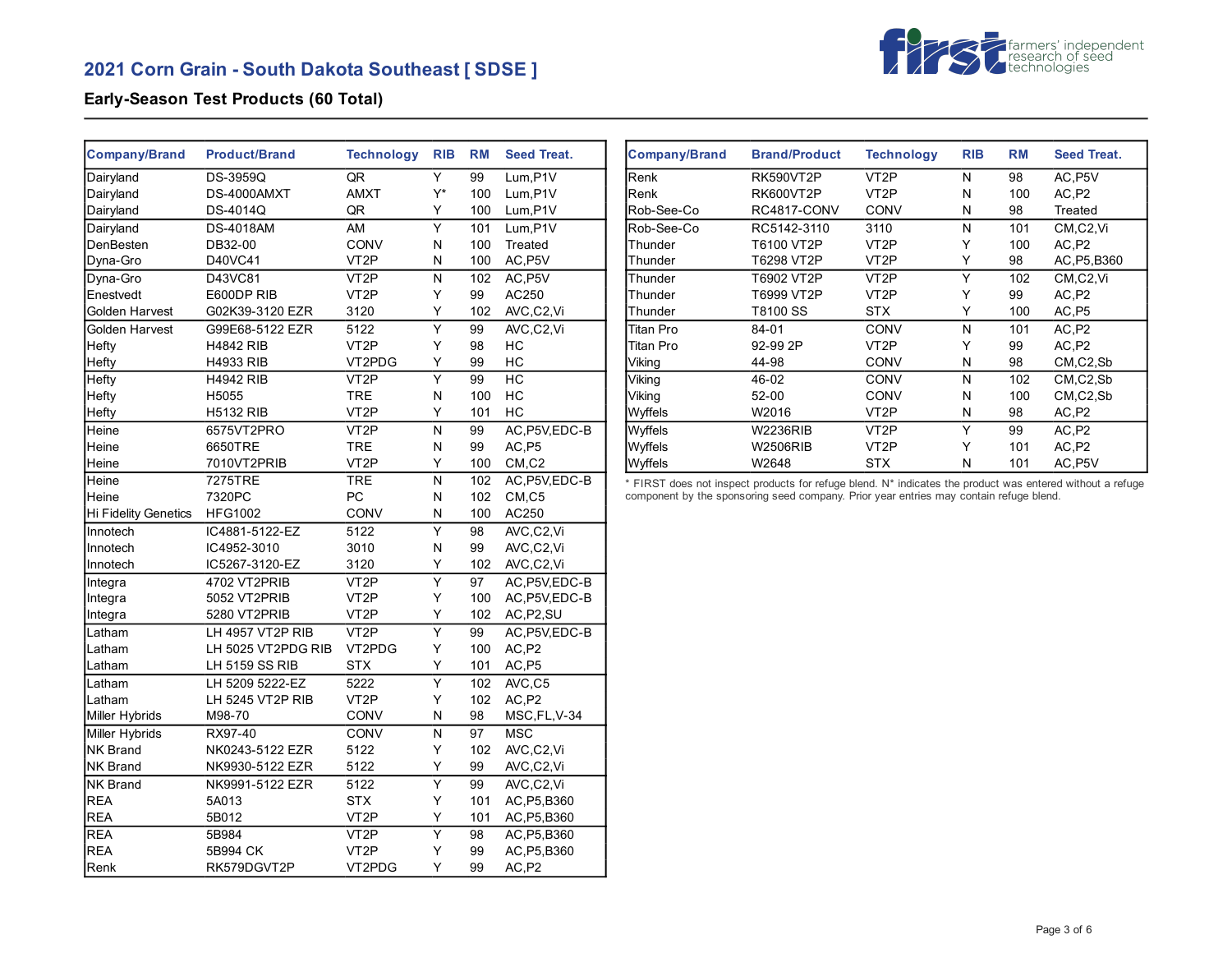# **2021 Corn Grain - South Dakota Southeast [ SDSE ]**



## **Full-Season Test Products (60 Total)**

| <b>Company/Brand</b> | <b>Product/Brand</b> | <b>Technology</b> | <b>RIB</b>              | <b>RM</b> | <b>Seed Treat.</b> |
|----------------------|----------------------|-------------------|-------------------------|-----------|--------------------|
| Dairyland            | <b>DS-4310AM</b>     | AM                | Υ                       | 103       | Lum,P1V            |
| Dairyland            | <b>DS-4440AM</b>     | AM                | Y                       | 104       | Lum, P5V           |
| DenBesten            | DB32-02              | CONV              | N                       | 102       | Treated            |
| DenBesten            | DB38-06              | CONV              | N                       | 106       | Treated            |
| Enestvedt            | E539                 | CONV              | Ν                       | 103       | CM,C2,Vi           |
| Enestvedt            | E598                 | CONV              | Ν                       | 106       | AC250              |
| Epley                | E1530                | CONV              | N                       | 105       | Treated            |
| Federal              | 5445 RR2             | RR <sub>2</sub>   | N                       | 104       | AC, P2, MAG        |
| Federal              | 5610 PCE             | PC,E              | N                       | 106       | AC, P5V, MAG       |
| Golden Harvest       | G03R40-5222 EZR      | 5222              | $\overline{\mathsf{Y}}$ | 103       | AVC,C2,Vi          |
| Golden Harvest       | G05K08-5122A EZR     | 5122A             | Υ                       | 105       | AVC,C2,Vi          |
| Golden Harvest       | G07G73-5122 EZR      | 5122              | Υ                       | 107       | AVC,C2,Vi          |
| Hefty                | <b>H5212 RIB</b>     | VT <sub>2</sub> P | $\overline{\mathsf{Y}}$ | 102       | HC                 |
| Hefty                | <b>H5432 RIB</b>     | VT2P              | Υ                       | 104       | HC                 |
| Hefty                | <b>H5442 RIB</b>     | VT <sub>2</sub> P | Υ                       | 104       | HC                 |
| Hefty                | H5444                | STX               | N                       | 104       | НC                 |
| Hefty                | H5655                | <b>TRE</b>        | N                       | 106       | HC                 |
| Heine                | 7450VT2PRO           | VT <sub>2</sub> P | Y                       | 104       | AC250              |
| Heine                | 7520STX              | <b>STX</b>        | N                       | 105       | AC,P5              |
| Heine                | 7570STX              | <b>STX</b>        | N                       | 105       | AC, P5V, EDC-B     |
| Heine                | 7650VT2PRO           | VT2P              | N                       | 106       | AC, P5             |
| Heine                | 7730VT2PRO           | VT <sub>2</sub> P | N                       | 107       | AC, P5V, EDC-B     |
| Hi Fidelity Genetics | <b>HFG1051</b>       | CONV              | N                       | 105       | CM, C2             |
| Hi Fidelity Genetics | <b>HFG1071</b>       | CONV              | N                       | 105       | C <sub>2</sub>     |
| Innotech             | IC5480-3111A         | 3111A             | N                       | 104       | AVC,C2,Vi          |
| Integra              | 5529 VT2PRIB         | VT2P              | Υ                       | 105       | AC, P2, SU         |
| Integra              | 5682 VT2PRIB         | VT <sub>2</sub> P | Y                       | 106       | AC, P5V, EDC-B     |
| Integra              | 5719 VT2PRIB         | VT <sub>2</sub> P | $\overline{\mathsf{Y}}$ | 107       | AC, P2, SU         |
| Latham               | LH 5377 VT2P RIB     | VT <sub>2</sub> P | Υ                       | 103       | AC,P2              |
| Latham               | LH 5487 VT2P RIB     | VT <sub>2</sub> P | Υ                       | 104       | AC, P2             |
| Latham               | LH 5517 VT2P RIB     | VT <sub>2</sub> P | $\overline{\mathsf{Y}}$ | 105       | AC,P2              |
| Latham               | LH 5646 PCE          | PC,E              | N                       | 106       | CM,C2,Vi           |
| Miller Hybrids       | M06-62               | CONV              | N                       | 105       | <b>MSC</b>         |
| Miller Hybrids       | M09-01               | <b>CONV</b>       | N                       | 108       | <b>MSC</b>         |
| Miller Hybrids       | RX03-47              | CONV              | N                       | 103       | <b>MSC</b>         |
| <b>NK Brand</b>      | NK0314-5122 EZR      | 5122              | Y                       | 103       | AVC,C2,Vi          |
| <b>NK Brand</b>      | NK0624-5222 EZR      | 5222              | Y                       | 106       | AVC,C2,Vi          |
| <b>NK Brand</b>      | NK0748-5122 EZR      | 5122              | Υ                       | 107       | AVC,C2,Vi          |
| Pioneer              | P0421Q GC            | QR                | Υ                       | 104       | Lum                |
| <b>REA</b>           | 5B994 CK             | VT <sub>2</sub> P | Υ                       | 99        | AC, P5, B360       |
| <b>REA</b>           | 6A055                | <b>STX</b>        | Υ                       | 105       | AC, P5, B360       |
| <b>REA</b>           | 6B043                | VT2P              | Y                       | 104       | AC, P5, B360       |

| <b>Company/Brand</b> | <b>Brand/Product</b> | <b>Technology</b> | <b>RIB</b> | <b>RM</b> | <b>Seed Treat.</b>                 |
|----------------------|----------------------|-------------------|------------|-----------|------------------------------------|
| <b>REA</b>           | 6D054                | VT2PDG            | Υ          | 105       | AC, P5, B360                       |
| Renk                 | RK625DGVT2P          | VT2PDG            | N          | 104       | AC, P5V                            |
| Renk                 | RK642VT2P            | VT <sub>2</sub> P | Y          | 103       | AC, P2                             |
| Renk                 | RK710DGVT2P          | VT2PDG            | Υ          | 107       | AC,P2                              |
| Rob-See-Co           | RC5323-3110          | 3110              | N          | 103       | CM <sub>.</sub> C <sub>2</sub> .Vi |
| Rob-See-Co           | RC5460-3000GT        | 3000GT            | N          | 104       | CM <sub>.</sub> C <sub>2</sub> .Vi |
| Rob-See-Co           | RC5510-3220          | 3220              | Υ          | 105       | CM,C2,Vi                           |
| Thunder              | T6004 VT2P           | VT <sub>2</sub> P | Y          | 104       | AC,P2                              |
| Thunder              | T6107 VT2P           | VT <sub>2</sub> P | Υ          | 107       | AC,P2                              |
| Thunder              | T6204 VT2P           | VT <sub>2</sub> P | Y          | 104       | AC, P5, B360                       |
| Titan Pro            | $24 - 04$            | CONV              | N          | 104       | AC,P2                              |
| Viking               | $51 - 04$            | <b>CONV</b>       | N          | 104       | $CM$ , $C2$ , $Sb$                 |
| Viking               | $72-06$              | <b>CONV</b>       | N          | 106       | $CM$ , $C2$ , $Sb$                 |
| Viking               | 84-05                | CONV              | N          | 105       | CM,C2,Sb                           |
| Wyffels              | W4196RIB             | VT <sub>2</sub> P | Y          | 105       | AC, P2                             |
| Wyffels              | <b>W4246RIB</b>      | VT <sub>2</sub> P | Υ          | 105       | AC,P2                              |
| Wyffels              | W4588                | <b>STX</b>        | N          | 105       | P <sub>5</sub> V                   |
| Wyffels              | <b>W5086RIB</b>      | VT <sub>2</sub> P | Y          | 107       | AC.P2                              |

\* FIRST does not inspect products for refuge blend. N\* indicates the product was entered without a refuge component by the sponsoring seed company. Prior year entries may contain refuge blend.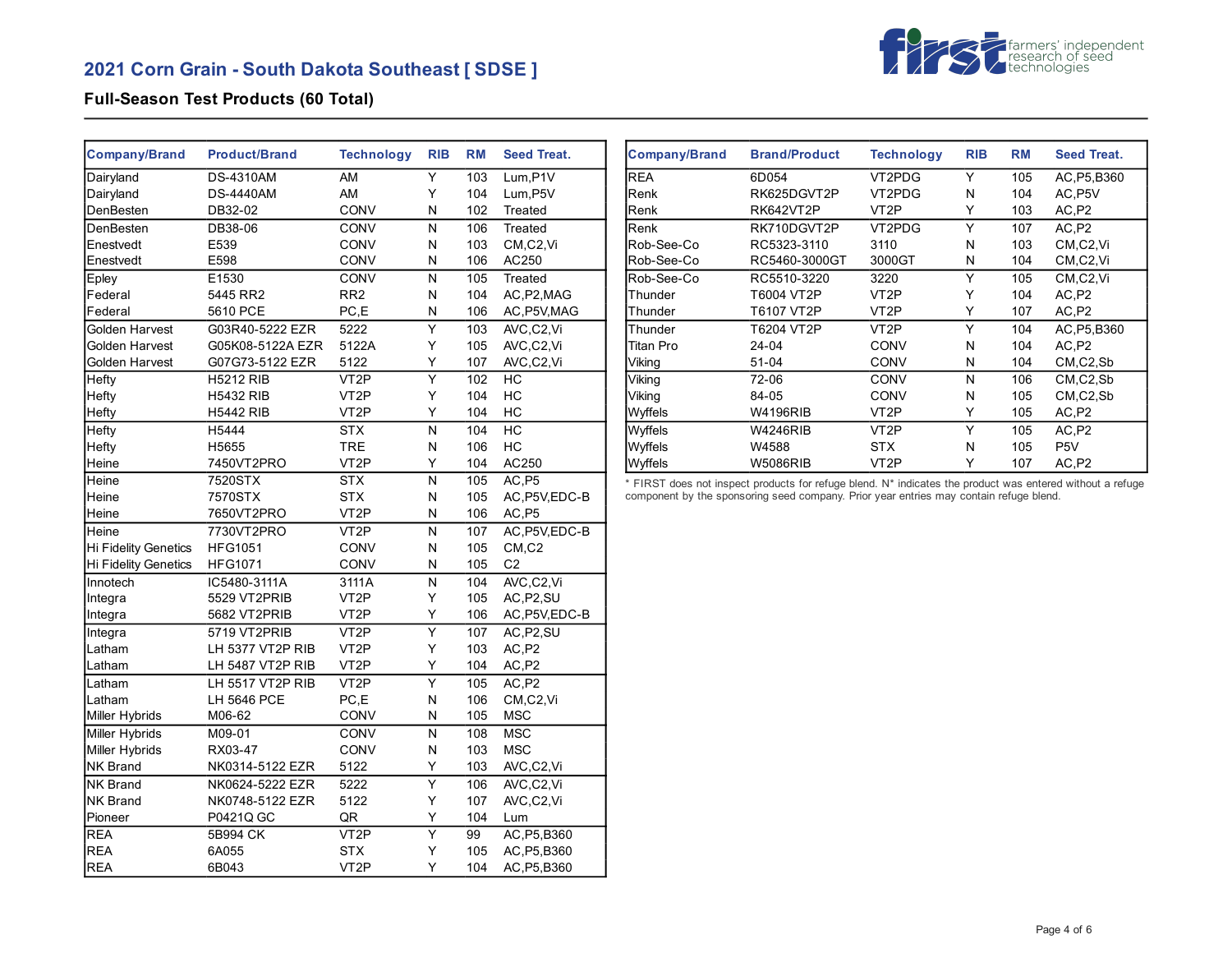# **Footnotes and Abbreviations Descriptions**



### **Brand Footnotes**

^ Innotech™ brand seed is distributed by Rob-See-Co, LLC. Power Plus® brand seed is distributed by Burrus. Innotech™ is a trademark of Syngenta. Power Plus® is a registered trademark of Corteva Agriscience.

CK Identifies a check product included in early- and full-season tests.

GC Grower Comparison product included by FIRST when space permits.

### **Corn Grain Technologies**

| 3010<br>Agrisure <sup>®</sup> 3010<br>Agrisure® Viptera® 3110 (Vip, CB,LL,GT)<br>3110<br>Agrisure® Artesian® Viptera® 3111 (Vip,CB,RW,LL,GT)<br>3111A |  |
|-------------------------------------------------------------------------------------------------------------------------------------------------------|--|
|                                                                                                                                                       |  |
|                                                                                                                                                       |  |
|                                                                                                                                                       |  |
| Agrisure® 3120 (CB, HX, LL, GT)<br>3120                                                                                                               |  |
| Agrisure <sup>®</sup> Viptera <sup>®</sup> 3220 (Vip,CB,HX,LL,GT)<br>3220                                                                             |  |
| Agrisure® Duracade™ 5122<br>5122                                                                                                                      |  |
| Agrisure® Duracade™ Artesian® 5122<br>5122A                                                                                                           |  |
| Agrisure® Duracade™ 5222<br>5222                                                                                                                      |  |
| AM<br>Optimum® AcreMax®                                                                                                                               |  |
| Optimum® AcreMax® Xtreme<br>AMXT                                                                                                                      |  |
| <b>CONV</b><br>Conventional                                                                                                                           |  |
| E.<br>Enlist™ (2,4-D, glyphosate, fop herbicide tolerance)                                                                                            |  |
| <b>PC</b><br>PowerCore™                                                                                                                               |  |
| QR<br>Qrome™                                                                                                                                          |  |
| RR <sub>2</sub><br>Roundup Ready® 2 Corn                                                                                                              |  |
| <b>STX</b><br><b>SmartStax®</b>                                                                                                                       |  |
| TRE.<br>Genuity® Trecepta™                                                                                                                            |  |
| Genuity® VT Double PRO®<br>VT <sub>2</sub> P                                                                                                          |  |
| VT2PDG<br>Genuity® VT Double PRO® DroughtGard®                                                                                                        |  |

NOTE: The refuge component genetics may vary in a refuge blend seed product.